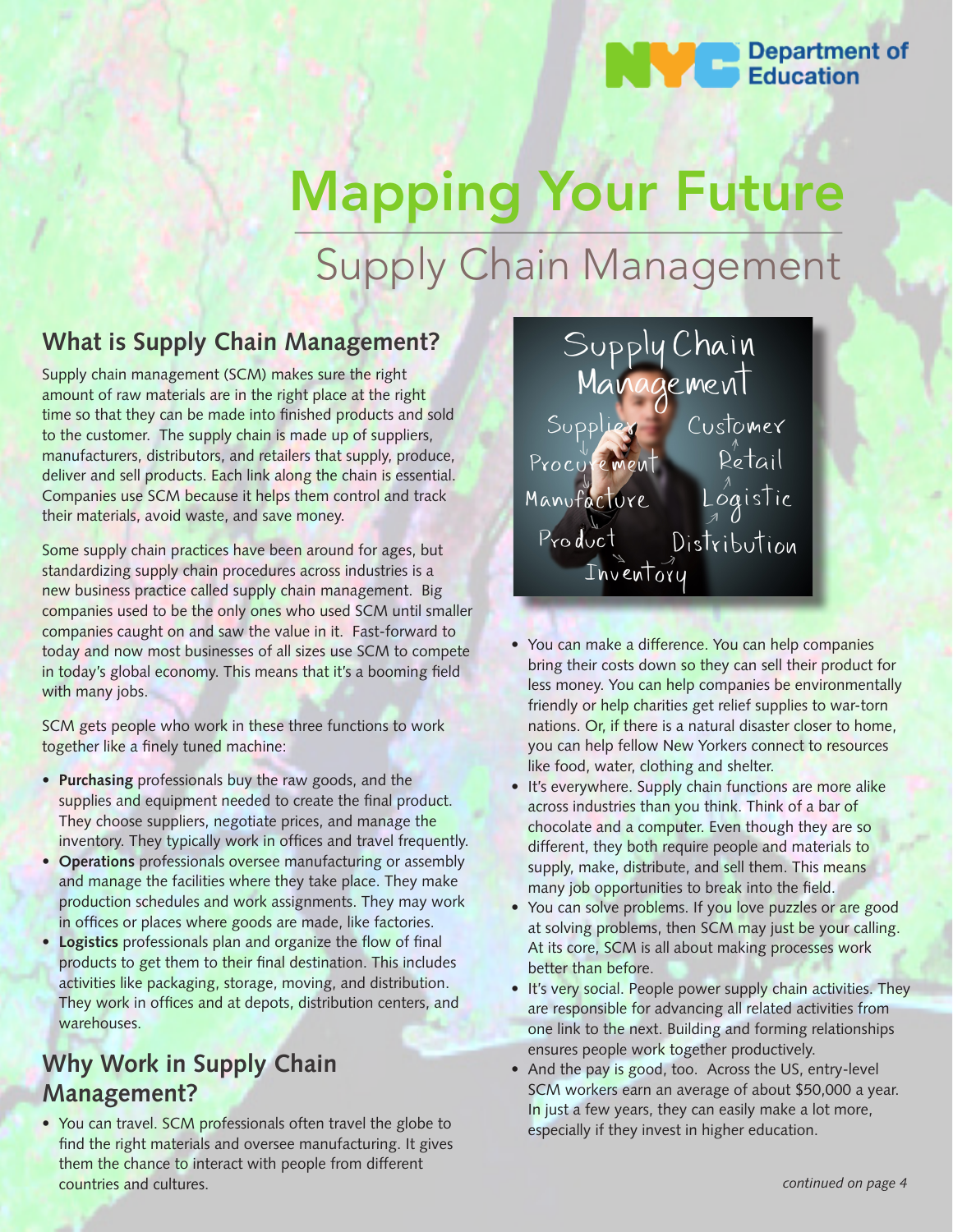## Supply Chain Management and the Chocolate Factory

Imagine you own a company that makes and sells chocolate bars. Imagine all the steps it takes to gather the ingredients, make the chocolate and get it to the people who want to buy it.

First, you need people who can find and buy the right ingredients to make a chocolate bar. Then they need to get the ingredients to the factory where you will make the bars. You also have to calculate how much of each ingredient will be needed to make the number of chocolate bars you plan to sell.

Chocolate bar ingredients come from all over the world. You'll have to work with people from different countries to get what you need. For example, you may buy milk from a company in upstate New York and cocoa beans from a company in Brazil. Someone has to make sure that everything is shipped on time. And if goods are shipped from overseas, you need to make sure you follow all of the laws of international trade.

You'll also need people to keep track of how much of each ingredient to have on hand, make sure there is space to store it all, and control the flow of goods into and out of the factory. If you have too much of something – like milk – the extra may go to waste. If you order too little of something, you can't make your chocolate bar until more arrives.

Finally, you need to distribute the chocolate bars to stores where customers can buy them. You will need people to find warehouses where the chocolate bars can be safely stored and easily transported to the right stores when they are expected.

In short, , you will need SCM professionals to coordinate all of these functions and people!

## **What Skills Do I Need to Go into SCM?**

Most successful supply chain managers are:

- Analytical. They are good at working with numbers and software systems to identify trends, solve problems, weigh risks and rewards of business decisions and improve business processes.
- Tech Savvy. Technology is used all along the supply chain, from the way we supply materials, to the methods used to record and track inventory and everything else beyond and between.
- **Business Savvy.** Supply chain managers must understand the ins and outs of their business to make informed decisions.
- Collaborative. You have to be good at making and keeping relationships with partners up and down the supply chain.
- Strong Communicators. The importance of strong communication skills can't be overstated. When SCM is working, the purchasing, operations and logistics functions communicate with each other seamlessly.
- **Culturally Competent.** Awareness of and sensitivity to different cultures promotes effective communication and stronger working relationships with all key contacts along the supply chain.

## **How Can I Get My Foot in the Door?**

SCM is a relatively new field and it's still taking shape. In the past few years, many colleges and universities have begun to offer related degree programs. More and more, SCM firms recruit from these programs. Enrolling in one of these can give you a huge advantage in getting into the field.

Once you get your foot in the door, you may want to consider getting credentialed. Popular choices in this field are Project Management Professional (PMP) $\circledR$  – which is especially useful for companies looking to adopt SCM practices - or higher-level options for companies with well-established SCM practices like APICS Certified in Production and Inventory Management (CPIM) or APICS Certified Supply Chain Professional (CSCP). Each of these will help you advance in this field and make more money. Finally, people with Master's Degrees in SCM can make \$100,000 per year or more.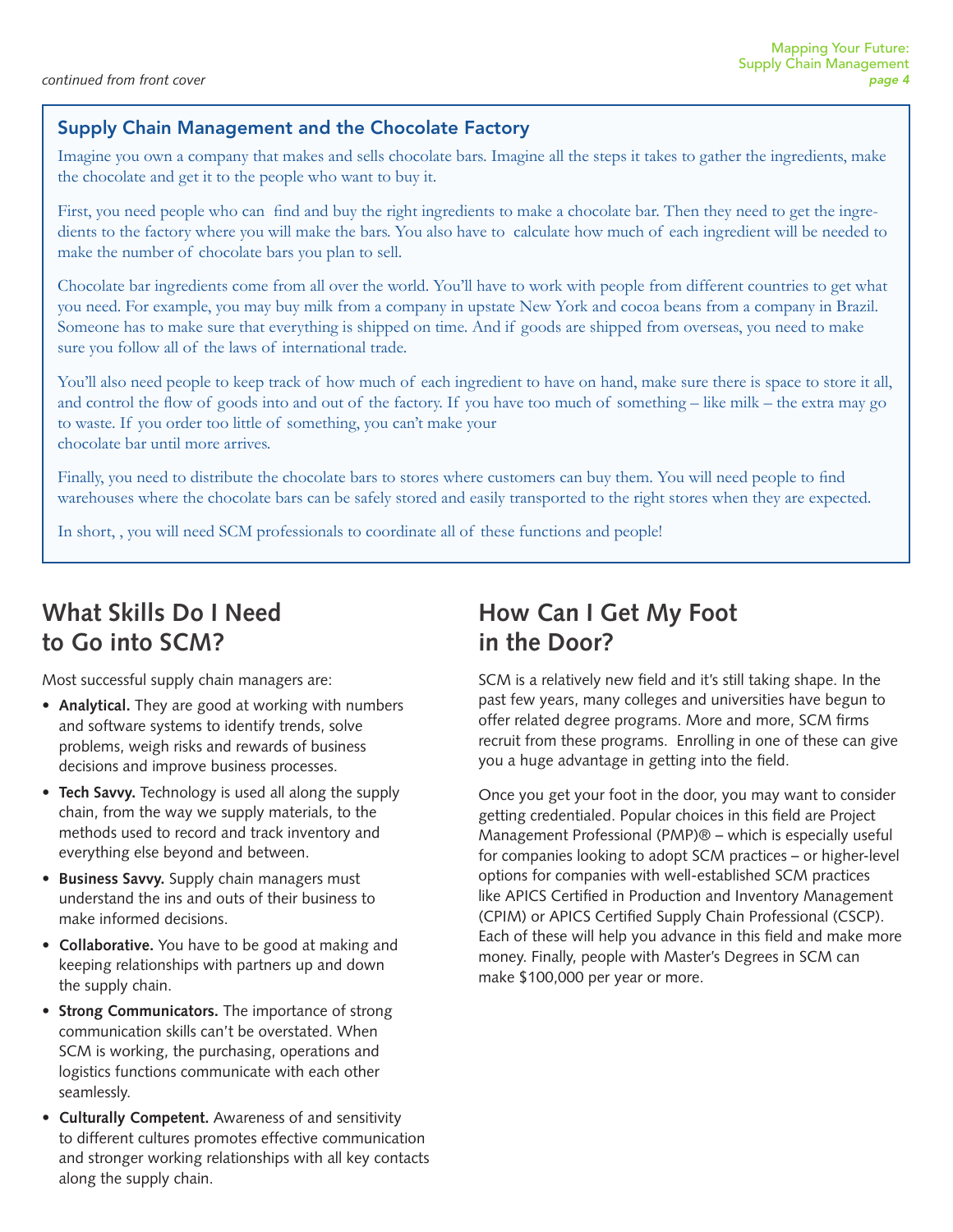# Put Yourself on the Map: How to Use This Brochure

Like any map, this Career Map helps you find your way to new places – in this case, a bunch of careers within one specific industry. (An industry is a loosely defined area of businesses engaged in similar work.) As you read, ask yourself: what different kinds of jobs are there? How could one job lead to the next? Which ones will I like? How much money can I earn, and how long will it take me to get there? What kind of training do I need?

One of the best ways to find a satisfying career is to get clear about your personal interests and strengths. What do you most enjoy doing? What do your friends, teachers, parents say you do best? Do you prefer to work with people, ideas or things? Do you want to be in charge, or work alongside your peers? Which of these jobs will let you be your best?

Once you've found a path that sounds like a good fit, it's time to test it out. Find someone who works in the industry  $-$  ask your friends, parents, teachers and neighbors if they can introduce you. Ask if they are willing to talk with you for a few minutes. This is called an "informational interview." You're not asking them to find you a job; you're only asking to listen and learn about their experience. If you ask in a professional manner, many people are happy to speak with you. (If you're nervous about this, ask a teacher, guidance counselor or parent to help.)

**Find someone who works in the industry – ask your friends, parents, teachers and neighbors if they can introduce you.**

Before you meet with the person, reread this brochure and write down any questions you have, for example:

- What do you spend your day doing in this job?
- $\blacksquare$  How did you get started in this field?
- How much reading, writing or math do you do in your job?
- $\blacksquare$  How do people dress at the work place?
- Do you have a routine set of tasks you do every day or do you do something different every day?
- $\blacksquare$  Do you work the same schedule every week, or does it change?
- $\blacksquare$  What courses would I take in high school or college to prepare for this job?
- $\blacksquare$  What is my next step after high school if I am interested in this field?
- Where can I find people who can help me learn more about this field?

Make sure to send a thank you note, and in no time you'll be on your way. For more information about this industry and many others, you can visit www.careerzone.ny.gov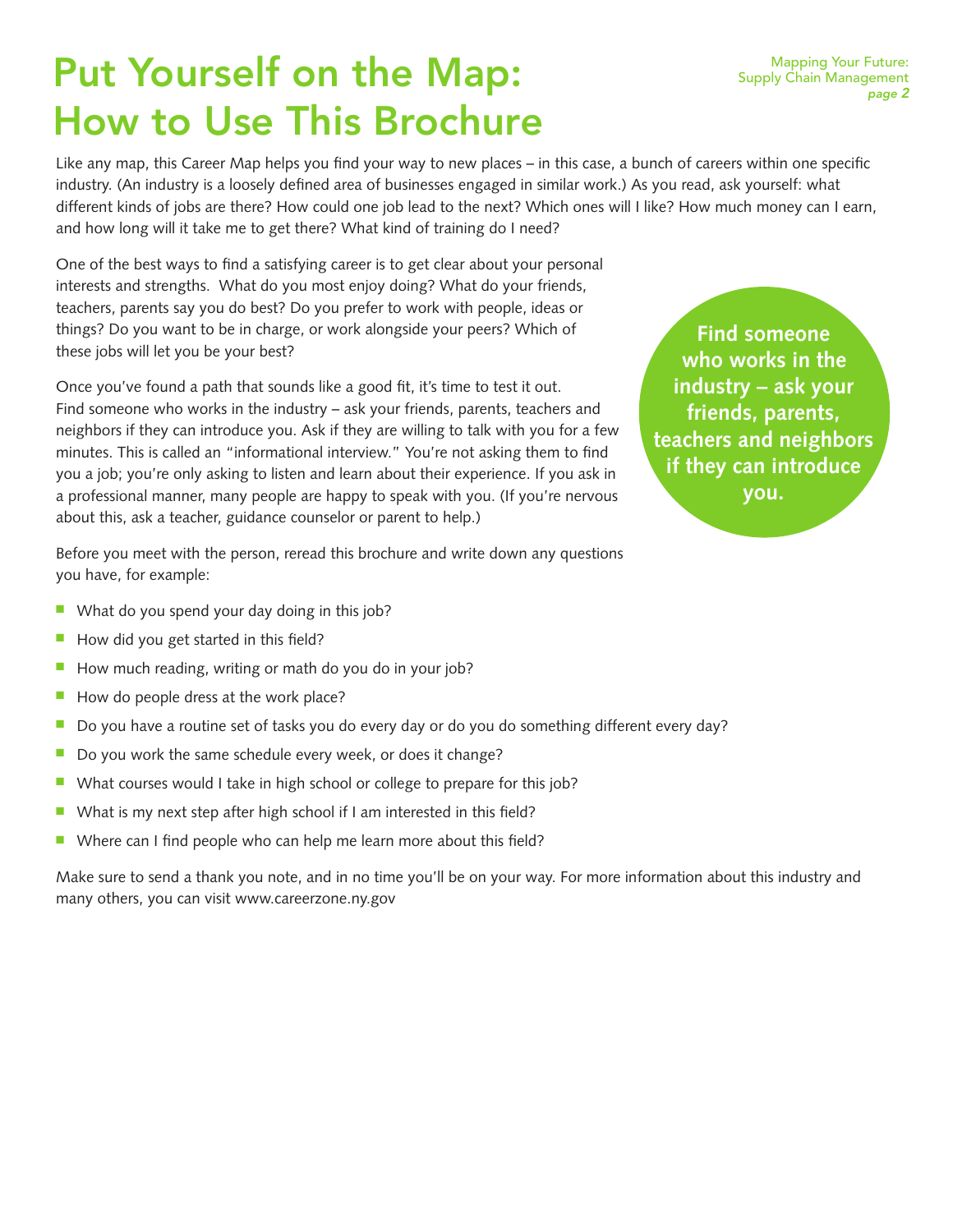# Purchasing

## Mapping Your Future: Supply Chain Management page 5

# **Operations**

## INCREASING LEVELS OF EDUCATION/TRAINING REQUIRED

## High School Diploma or Equivalent Plus Experience

## Purchase Expeditor

DUTIES:

**Provides follow-up support for purchase orders. Relays purchase order information to appropriate staff.**

PAY RANGE: \$28,000 to \$49,000 per year

## Bachelor's Degree or Several Years' Experience

## Inventory/Replenishment Specialist

#### DUTIES:

**Maintains proper inventory levels by performing daily counts, identifying and resolving inventory problems, organizing scheduled inventory counts and communicating with warehouses and distributors.** 

PAY RANGE: \$66,000 to \$93,000 per year

## Inventory/Materials Manager

DUTIES:

**Manages the acquisition, storage and distribution of inventory to minimize wasted inventory.** 

PAY RANGE: \$66,000 to \$93,000 per year

### Demand Planning Manager

#### DUTIES:

**Leads all inventory planning activities. Drives inventory commitments and warehouse distribution processes through preparing demand, purchasing and inventory forecasts and financial projections.** 

PAY RANGE: \$73,000 to \$122,000 per year

## Purchasing Manager

### DUTIES:

**Manages all purchasing activities. Receives orders and approves purchases of goods or services. Analyzes changes or new issues in materials and supplies to find ways to reduce costs and improve quality.**

PAY RANGE: \$65,000 to \$115,000 per year

## Bachelor's Degree Plus Experience

### Category Manager

DUTIES:

**Purchases, develops and markets product lines with the goal of maximizing a firm's profitability. Activities may include modifying existing lines and creating interesting and innovative merchandising strategies to sell the products (like bundling, gifting, packaging, promotions, etc.).**

PAY RANGE: \$40,000 to \$116,000 **per year**

## Purchasing Director

## $DUTIES:$

**Identifies and builds relationships with key suppliers. Directs and coordinates product purchasing, selling and distributing activities. Aligns purchase efforts with customer demand and analysis of current and future product availability.** 

PAY RANGE: \$76,000 to \$135,000 **per year**

## Purchasing Executive

#### DUTIES:

**Oversees all aspects of an organization's purchasing function for goods or services. Responsible for planning and directing materials and supplies to improve productivity.**

PAY RANGE: \$127,000 to \$287,000 **per year**

## High School Diploma or Equivalent Plus **Experience**

### Shift Manager

DUTIES:

**Plans and coordinates shift operations to ensure that quality, safety and production performance benchmarks are met or exceeded.** 

PAY RANGE: \$31,000 to \$63,000 per year

## Bachelor's Degree or Several Years' Experience

## Materials Scheduler

 $DIITIFS$ 

**Coordinates production schedules with delivery of raw goods to ensure that the right amount of material arrives at a production facility at the right time.** 

PAY RANGE: \$47,000 to \$84,000 per year

## Production Planning Manager

 $DIJTIFS<sup>2</sup>$ 

**Plans, coordinates and controls manufacturing processes to promote productivity. Develops and implements project plans and commitments for the production team.** 

PAY RANGE: \$63,000 to \$112,000 per year

## MAP KEY

**Pay** The pay range reflects typical pay from entry level to experienced. The **Range** higher pay takes many years to reach and development of significantly greater skills and knowledge.

Jobs that are primarily part-time are expressed as hourly pay; jobs that are primarily full-time are shown with annual pay. Those that could be either are shown both ways.

**Education** Minimum education and experience requirements. This may vary from employer to employer.

This flyer highlights jobs in the sector projected to have the same or more openings between now and 2020.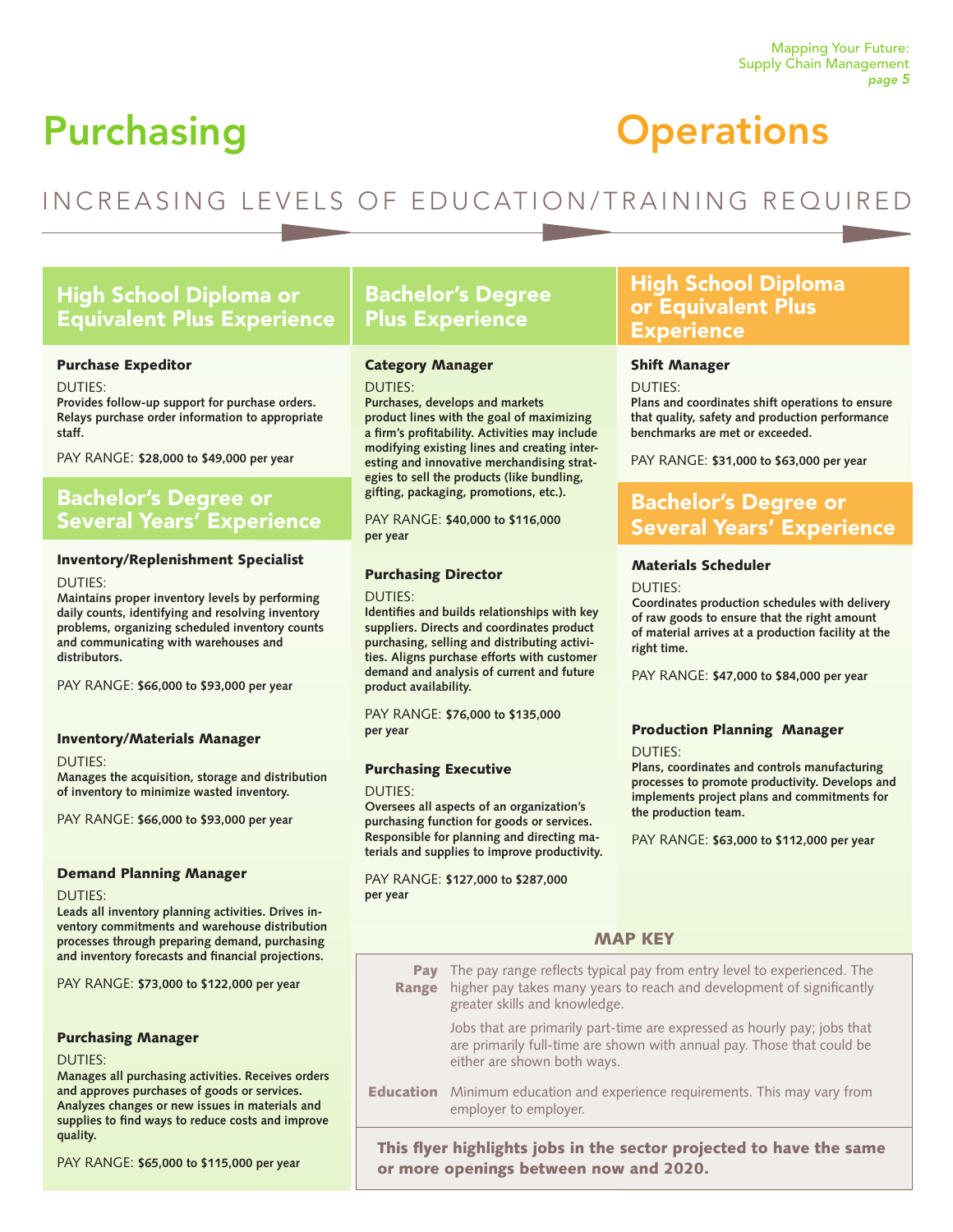# Types of Employment

|                                          | <b>HOURS/WEEK</b>        | <b>SCHEDULE</b>       | <b>WAGE/SALARY</b>                                         | <b>PAYMENT</b>                                                    | <b>COMMON</b><br><b>BENEFITS</b>                                              |
|------------------------------------------|--------------------------|-----------------------|------------------------------------------------------------|-------------------------------------------------------------------|-------------------------------------------------------------------------------|
| <b>Full-Time</b>                         | Usually 35+              | Steady                | Annual                                                     | Weekly or<br>bi-weekly                                            | Paid sick leave,<br>vacation time,<br>health insurance,<br>retirement savings |
| Part-Time                                | Usually <35              | May vary              | Hourly                                                     | Weekly or<br>bi-weekly                                            | Usually none                                                                  |
| <b>Temp</b>                              | As needed by<br>employer | May vary              | Hourly                                                     | Weekly or<br>bi-weekly                                            | Usually none                                                                  |
| <b>Per Diem</b>                          | As needed by<br>employer | Daily or<br>Per Shift | Hourly                                                     | Weekly or<br>bi-weekly                                            | Usually none                                                                  |
| Self-employed<br>aka<br><b>Freelance</b> | Varies                   | Varies                | Negotiate rate of<br>pay with client                       | Upon completion<br>of work or on a<br>schedule of<br>deliverables | None: must pay own<br>taxes and health<br>insurance                           |
| Union                                    |                          |                       | Typically higher than<br>comparable<br>non-union positions |                                                                   | As negotiated by<br>the union with the<br>employer on behalf<br>of members    |

## **For more information on careers in this industry:**

**Careers in Supply Chain Management:** http://careersinsupplychain.org/ **Council of Supply Chain Management Professionals:** http://cscmp.org/ **American Society of Transportation and Logistics:** http://www.astl.org/ **Warehousing Education and Research Council:** http://www.werc.org/ **Association for Operations Management:** http://www.apics.org/

**For information about the DOE CTE Programs:**

http://schools.nyc.gov/ChoicesEnrollment/SpecialPrograms/CTE/default.htm http://CTECouncil.org

**Where can I get additional general information on careers? For careers in New York State:** www.careerzone.ny.gov **For general career information, including videos of nearly 550 careers:** www.acinet.org **For general career information:** www.bls.gov/k12/

**Office of Postsecondary Readiness (OPSR) New York City Department of Education 52 Chambers Street New York, NY 10007**